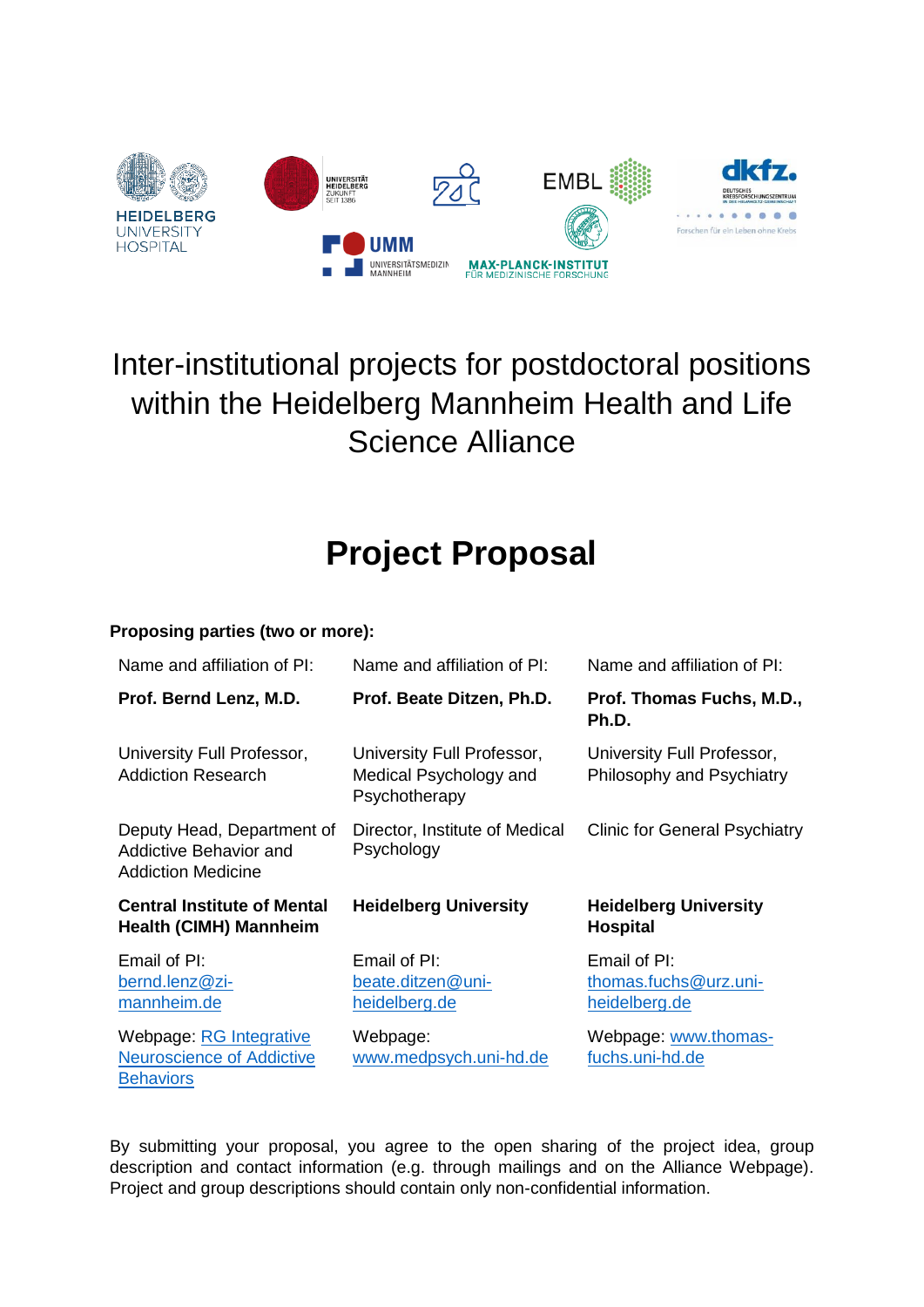#### **Project Title:**

Social Interaction, Social Connection, and Sense of Coherence in Real Life and Virtual Reality: Embodied Cognitions, Neuroendocrine Mechanisms, and Implications for Mental Health

#### **Project outline (1/2 page abstract):**

The digital transformation has created new technologies and stimulates novel approaches in mental health research. Social interaction, social connection, and sense of coherence exert short- and long-term effects on mental health, and these vary by age and sex.

We are interested in the perception of social interaction, social connection, sense of coherence, and underlying neuroendocrine mechanisms in real life in comparison to the digital world. Therefore, we aim at conducting experimental studies in virtual reality environments generated by head-mounted displays or wall-sized projection displays and real-life investigations using augmented reality applications and ecological momentary assessment (EMA) tools (e.g., various app-based and wearable technologies). We intend to focus on the mindbody interplay. The effects of embodiment techniques targeting body perception and representation on social interaction, social connection, and sense of coherence will be tested. Moreover, special attention will be given to sex- and age-related variations (e.g., changes over the menstrual cycle, adolescence vs. adulthood vs. senium). The project will provide novel insight in perception of social interaction in virtual reality relative to real life. This will contribute to the further development of virtual reality technologies.

To reach these goals, we will foster the already existing collaboration between the CIMH, the Institute of Medical Psychology of Heidelberg University, and the Department of General Psychiatry at Heidelberg University Hospital. We will combine innovative and novel techniques available at these three locations, thereby generating a unique and added value to the Heidelberg Mannheim Health and Life Science Alliance. The CIMH offers different virtual reality technologies provided by the Virtual Reality Core Facility including eye-tracking technology, psychophysiology, functional near-infrared spectroscopy, and augmented reality. The Institute of Medical Psychology at Heidelberg University is specialized on the biopsychology of social interaction and the neuroendocrine factors involved and maintains a fully equipped laboratory to measure steroid hormones and neuropeptides. The Phenomenological Psychopathology Research Section at Heidelberg University has long-standing expertise in collaborative projects on embodied cognition and intercorporeality, using tools of phenomenology as well as video-based movement analysis to investigate processes of inter-bodily interaction.

#### **Prof. Bernd Lenz – General Research Group description (max. 250 words):**

Bernd Lenz heads the Research Group Integrative Neuroscience of Addictive Behaviors. The group investigates the role of bio-psycho-social mechanisms, neurodevelopmental factors over the lifespan, and clinical aspects in the pathogenesis of addictive disorders and mental healthrelated behaviors. One of the main focuses is on humoral factors including neuropeptides, sex hormones, and neurosteroids. We are also interested in neural correlates. The results are used to develop novel preventive and therapeutic strategies. We follow a strong translational approach and wish to implement these strategies into daily use. We employ various research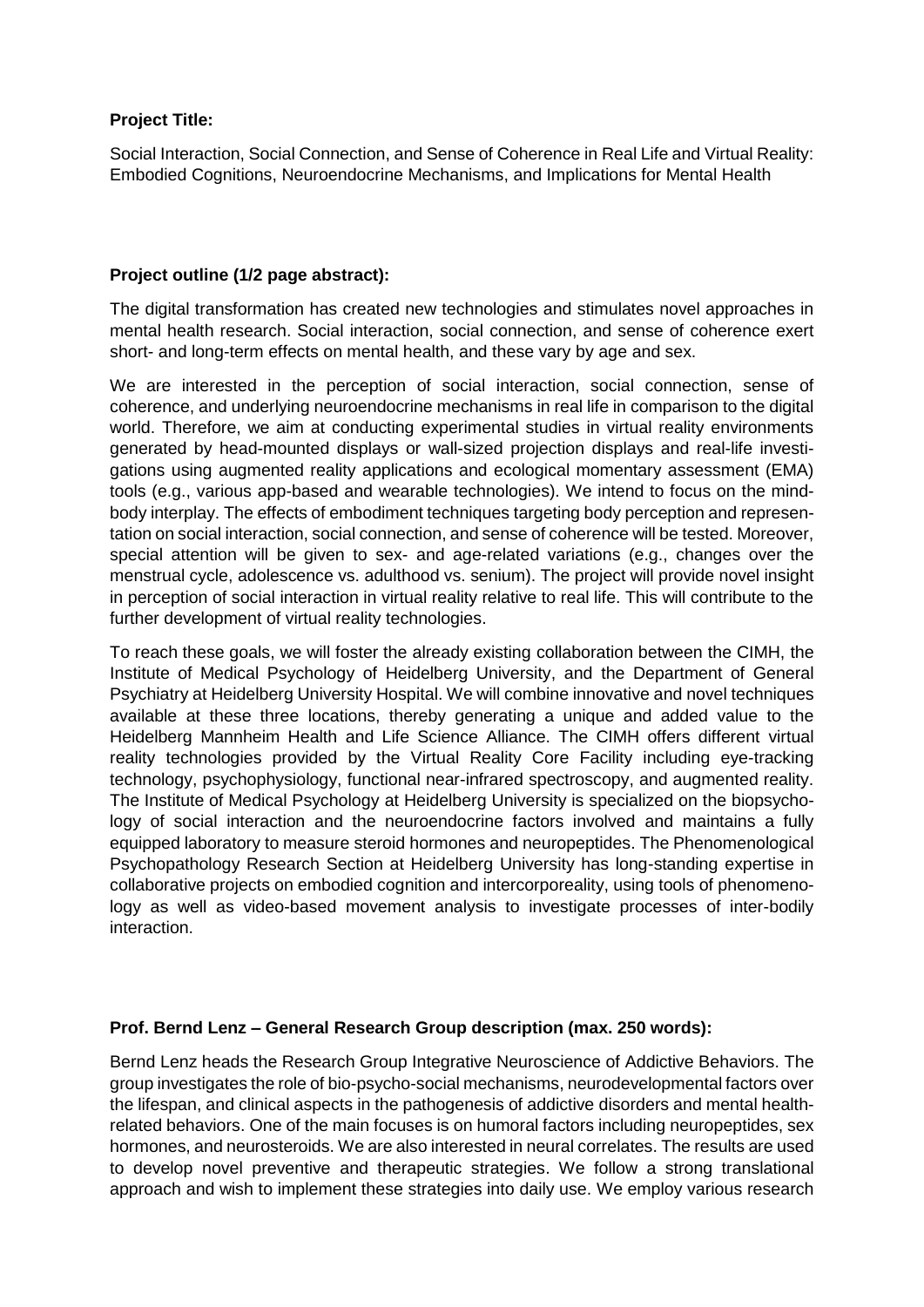methods including virtual reality technologies, neuroimaging techniques, pharmaco-challenge experiments, deep longitudinal behavioral and clinical real-life phenotyping, and saliva as well as blood biomarkers. We have established virtual reality environments with high levels of immersion and presence. The research group conducts in-depth mechanistic studies, largescale longitudinal cohort studies, and clinical trials with a strong translational emphasis.

References (max. 3):

- Lenz, B., Röther, M., Bouna-Pyrrou, P., Mühle, C., Tektas, O.Y., & Kornhuber, J. (2019) The androgen model of suicide completion. *Progress in Neurobiology, 172,* 84-103.
- Lenz, B., Weinland, C., Bach, P., Kiefer, F., Grinevich, V., Zoicas, I., Kornhuber, J., & Mühle, C. (2021) Oxytocin blood concentrations in alcohol use disorder: A cross-sectional, longitudinal, and sex-separated study. *European Neuropsychopharmacology, 51,* 55-67.
- Mazza, M., Kammler-Sücker, K., Leménager, T., Kiefer, F., & Lenz, B. (2021) Virtual reality: a powerful technology to provide novel insight into treatment mechanisms of addiction. *Translational Psychiatry, 11,* 617.

#### **Prof. Beate Ditzen – General Research Group description (max. 250 words):**

Research at Heidelberg University's Institute of Medical Psychology headed by Beate Ditzen is focused on the effects of social interaction on health parameters and – vice versa – on the influence of individual health on close social relationship functioning. Within this focus, one central aspect is the role of neural circuitry and peripheral dynamics involving stress-sensitive endogenous neurosteroids and neuromodulators such as reproductive hormones, cortisol, and oxytocin. Our group investigates these factors using real time instructed social interaction in the laboratory, fMRI investigations and fMRI neurofeedback paradigms, as well as psychobiological ecological momentary assessments (EMA) in everyday life, thereby interpreting the within and between subjects' dynamics in neuroendocrine modulators of socially-mediated cognition and emotion.

References (max. 3):

- Ditzen, B., Schaer, M., Bodenmann, G., Gabriel, B., Ehlert, U., & Heinrichs, M. (2009) Intranasal oxytocin increases positive communication and reduces cortisol levels during couple conflict. *Biological Psychiatry, 65(9),* 728-731.
- Ditzen, B., & Heinrichs, M. (2014) Psychobiology of social support: the social dimension of stress buffering. *Restorative Neurology and Neuroscience, 32(1),* 149-162.
- Stoffel, M., Neubauer, A. B., & Ditzen, B. (2021) How to assess and interpret everyday life salivary cortisol measures: A tutorial on practical and statistical considerations. *Psychoneuroendocrinology, 133,* 105391.

#### **Prof. Thomas Fuchs – General Research Group description (max. 250 words):**

The research section "Phenomenological Psychopathology" investigates the basic structures of subjective experience and their deviations in mental illness using theoretical and empirical methodology. The focus is on the analysis of schizophrenic and depressive disorders of embodiment, social interaction and intersubjectivity, ego and intentionality disorders, as well as the distinctions between reality, delusion, and virtuality. The Section has led several European collaborative projects on these topics, including "Disorders and Coherence of the Embodied